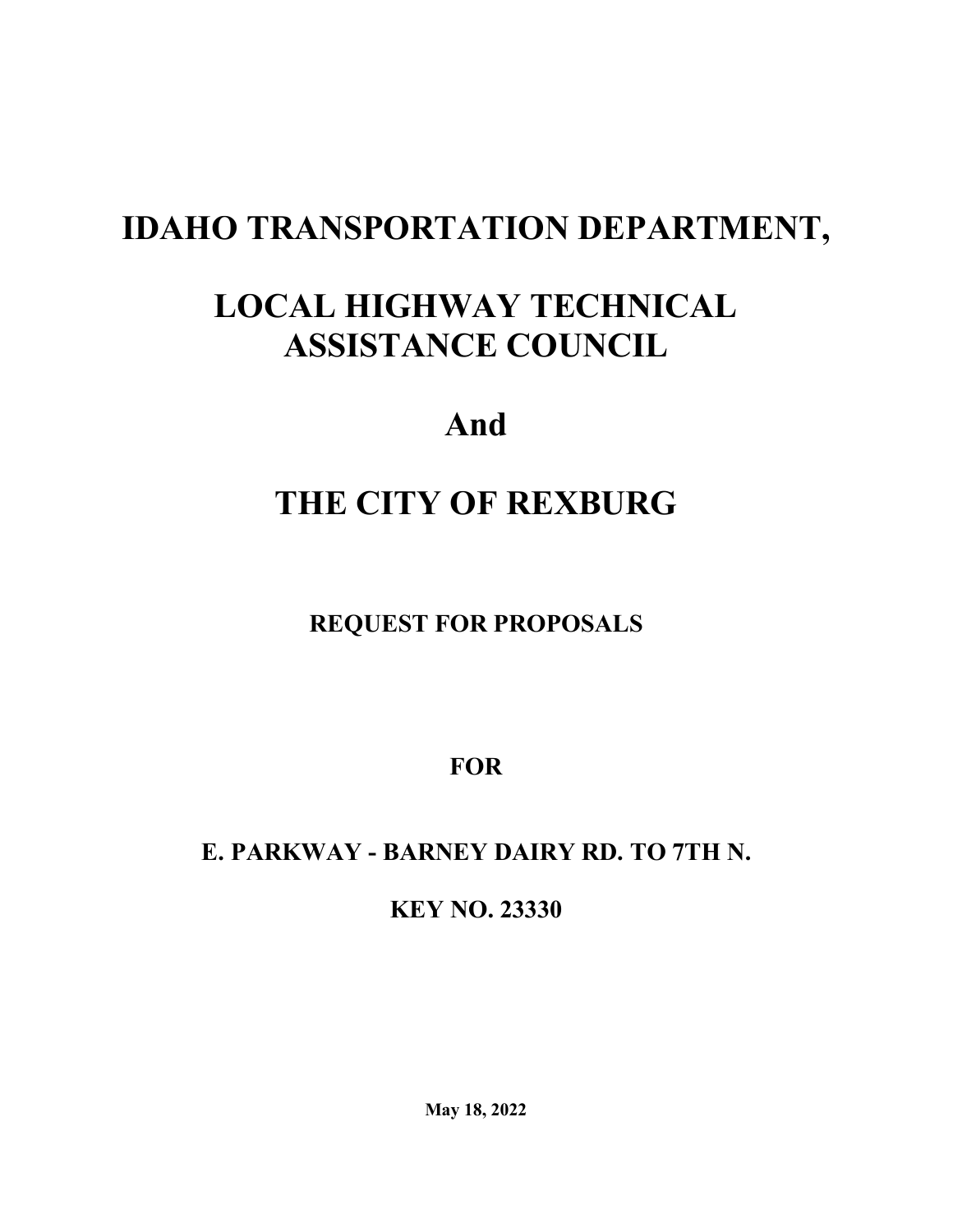#### **REQUEST FOR PROPOSALS**

#### **Table of Contents**

- General Information
- $\triangleright$  Preparation Instructions
- Evaluation Criteria
- $\triangleright$  Scope of Work

#### **The following items are not included in this package, but can be located at the following web site:**

<http://itd.idaho.gov/business/?target=consultant-agreements>

- ❖ General Information and Requirements
- Sample Agreement and Consultant Agreement Specifications
- Federal Per Diem Policy
- Certification Regarding Debarment, Suspension, and Other Responsibility Matters form Consultant DBE Commitment form (ITD-2398)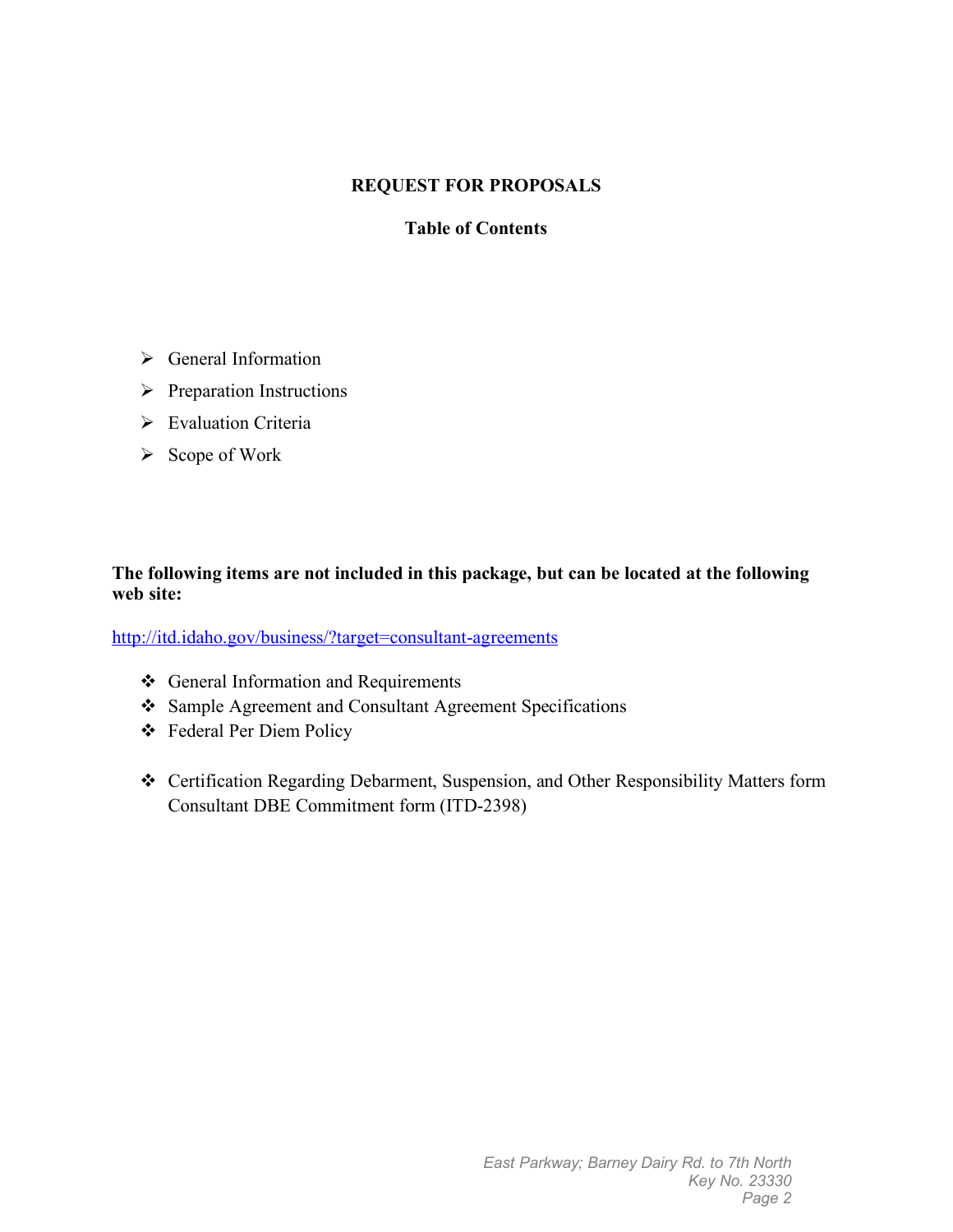## **GENERAL INFORMATION**

#### **PROPOSAL**

The Idaho Transportation Department (ITD), the Local Highway Technical Assistance Council (LHTAC), and the City of Rexburg are seeking qualified and experienced respondents from interested firms to submit a proposal for providing *project development* services for the East Parkway; Barney Dairy Rd To 7th North.

#### **GENERAL TERMS**

This Request for Proposals (RFP) does not commit ITD, LHTAC, or the City of Rexburg to enter into an agreement or to pay any costs incurred in the preparation of a proposal or in subsequent negotiations.

#### **REVISIONS TO RFP**

All addenda to this solicitation will be posted on the Consultant Services web page. No notice will be given by mail.

#### **RESERVATION OF RIGHTS BY ITD**

The issuance of this RFP does not constitute an assurance by ITD, LHTAC, or the City of Rexburg that any contract will actually be entered into by ITD, LHTAC, or the City of Rexburg, and expressly reserves the right to:

- Waive any immaterial defect or informality in any response or response procedure
- Reject any and all proposals
- Reissue the Request for Proposals
- Invite additional respondents to the proposal
- Request additional information and data from any or all respondents
- Extend the date for submission of responses
- Supplement, amend, or otherwise modify the RFP, and cancel this request with or without the substitution of another RFP
- Disqualify any respondent who fails to provide information or data requested herein or who provides inaccurate or misleading information or data
- Disqualify any respondent on the basis of any real or apparent conflict of interest

By responding to this solicitation, each respondent agrees that any finding by ITD, LHTAC, or the City of Rexburg of any fact in dispute as to this solicitation or the responses thereto shall be final and conclusive, except as provided herein.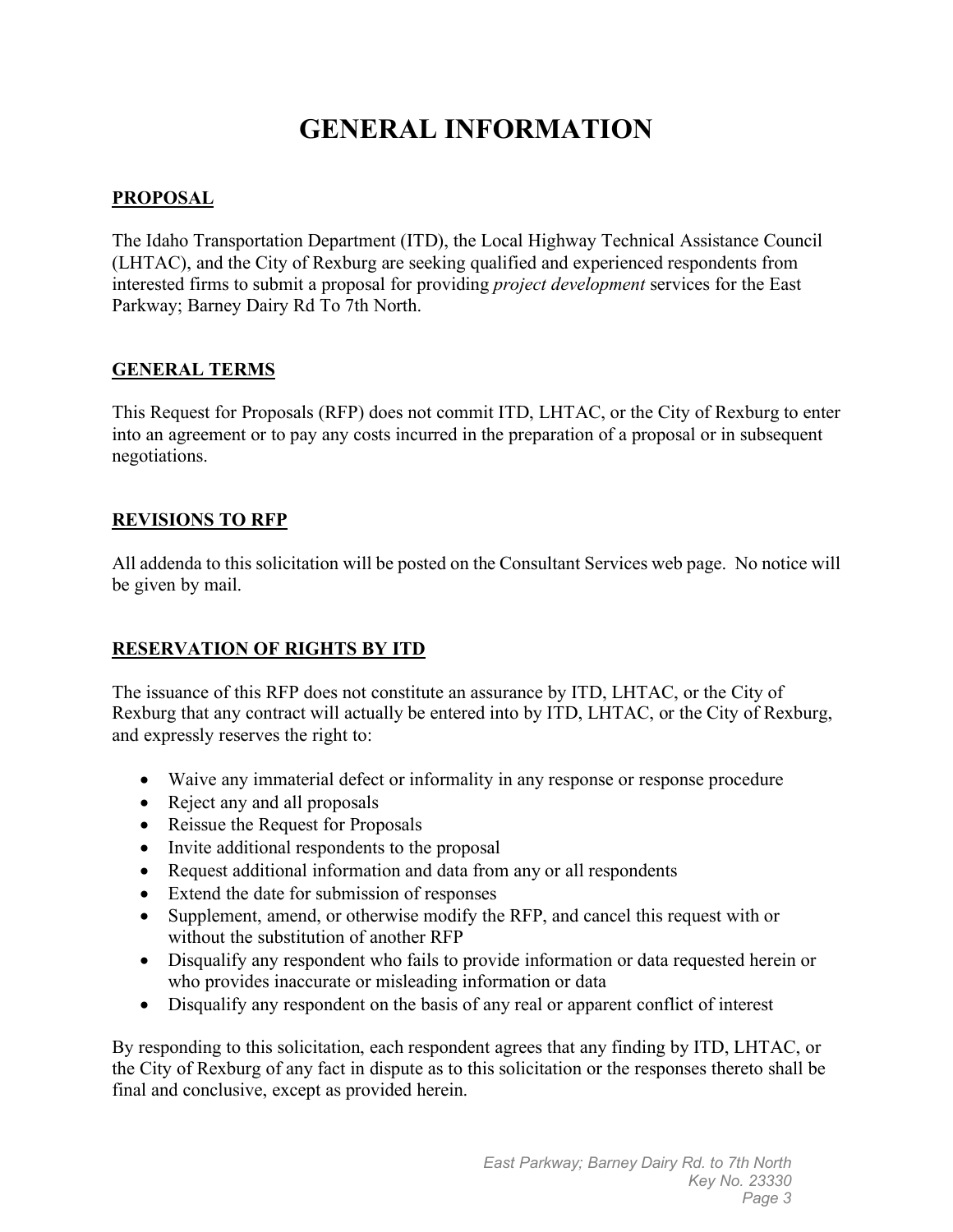#### **CONFLICT OF INTEREST**

By the submission of a proposal, the Consultant agrees to ensure that, at the time of contracting, the Consultant will have no interest, direct or indirect, that would conflict in any manner or degree with the performance of the Consultant's obligations under the Agreement. The Consultant shall further covenant that, in the performance of the contract, the Consultant shall not employ any person, or subcontract with any entity, having any such known interest.

#### **EEO REQUIREMENTS**

Respondent, by submission of a proposal, agrees to not discriminate against any worker, employee, application subcontractor or any member of the public because of race, color, gender, age, national origin, or disability, or otherwise commit an unfair employment practice. Respondent further agrees to comply with all Federal, State, and Local equal employment opportunity requirements and the requirements of the ITD EEO Special Provisions, accessible at the following web site: http://apps.itd.idaho.gov/apps/ocr/index.aspx.

All firms working for the Department area required to register on the Bidder's List with the Office of Civil Rights. If your firm has not registered, go to the following website for instructions: [https://itd.dbesystem.com/.](https://itd.dbesystem.com/) Please make sure your subconsultants are also registered. For further information regarding this requirement, call the ITD EEO Office at (208) 334-8884.

#### **FINANCIAL REQUIREMENTS**

Prior to negotiating an agreement, the selected consultant and their subconsultants will be required to submit certified hourly rates and their last years' financial information and overhead schedule in accordance with the Federal Acquisition Regulations (FARs) and the most recent version of the AASHTO Audit Guide. More information can be found at the following web site: [http://itd.idaho.gov/business/?target=consultant-agreements.](http://itd.idaho.gov/business/?target=consultant-agreements)

#### **PROPRIETARY MATERIAL**

ITD, LHTAC, and the City of Rexburg assume no liability for disclosure of proprietary material submitted by respondents. Proposal submittals shall be considered public documents under applicable state law except to the extent portions of the submittals are otherwise protected under applicable law.

#### **CERTIFICATION REGARDING DEBARMENT**

All proposals must contain a signed Certification Regarding Debarment, Suspension, and other Responsibility Matters form for the prime and each subconsultant.

The certification form is located on the Consultant Services web page at [http://itd.idaho.gov/business/?target=consultant-agreements.](http://itd.idaho.gov/business/?target=consultant-agreements)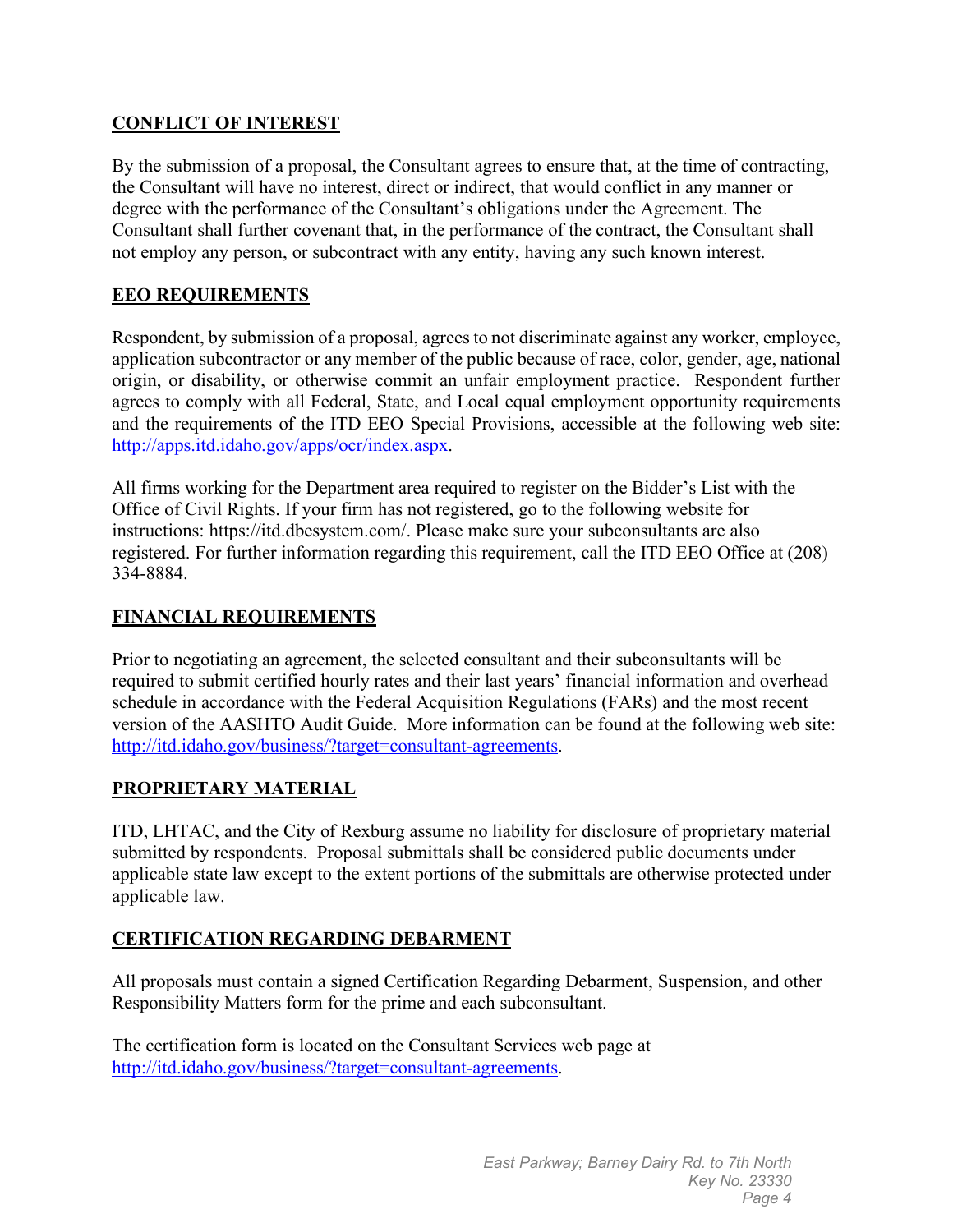#### **PROPOSAL EVALUATION AND SELECTION**

An Evaluation Committee will evaluate and determine the individual and comparative merits of each of the proposals received. It is the responsibility of the Consultant to ensure that it complies with this RFP and provides the information requested. If the Consultant fails to provide any information requested in this RFP, such failure may result in either a lowered evaluation score of the proposal or disqualification of the proposal.

It is the intent of the department to take approximately 45 days, commencing on the submission date shown below, to evaluate the submitted proposals. The department intends to notify the successful and unsuccessful Consultants as soon as practicable after the evaluations have been completed, and after approval has been given on the Evaluation Committee's recommendations.

As part of the selection process, the top-ranked firms may be required, at their expense, to give a presentation and/or answer interview questions.

If your firm is selected and approved, negotiations will begin. If negotiations break down with a selected Consultant, they will be formally ended and negotiations will begin with the next ranked Consultant.

#### **CONTACT INFORMATION**

All questions concerning the procedures of this request for proposal shall be directed to Andrea Aliev at ITD via email at Andrea. Aliev@itd.idaho.gov.

All project specific questions shall be directed by e-mail to Muhammad Zubery at  $MZubery@]htac.org$  (email). No questions will be accepted by telephone. All questions will be responded to by e-mail, within two days of receipt of the question(s). During the time period of 5/25/2022-6/3/2022 please send all questions to Wayne Herbel at WHerbel@lhtac.org.

Interested firms are encouraged to submit a contact e-mail address to Mr. Zubery with a request to be included on an electronic mailing list. Firms on the mailing list will receive copies of the response to all project questions submitted. No firms will be identified in the responses. No project specific questions will be accepted after June 8, 2022.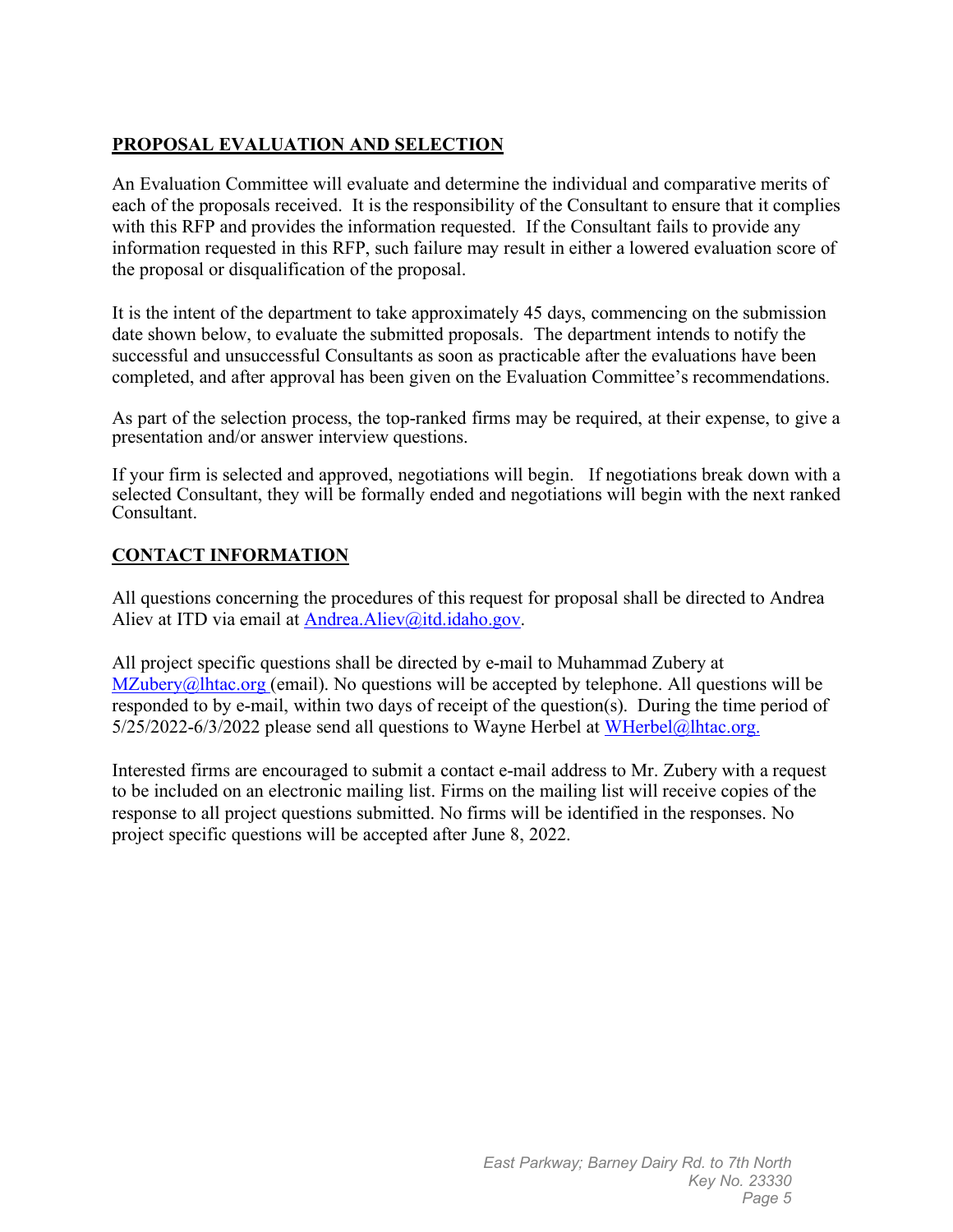## **PREPARATION INSTRUCTIONS**

#### **Proposals must conform to the following instructions. Any non-conforming proposal will be rejected.**

Proposals must be received by ITD by 4:00 p.m. MDT on June 15, 2022. Proposals must be submitted via e-mail with the project name and the consultant's name clearly indicated in the subject line. Late proposals will not be considered.

E-Mail Address for proposal submittal is: [consultantadminunit@itd.idaho.gov](mailto:consultantadminunit@itd.idaho.gov)

#### **FORMAT:**

- $\triangleright$  Required File Format: pdf
- $\triangleright$  Maximum length of the submittal shall be five (5) pages.
- $\triangleright$  Cover pages are discouraged. If they are included, they will be counted in the proposal page total.
- $\triangleright$  The introductory letter is limited to one (1) page.
- Except as otherwise noted, pages shall be  $8\frac{1}{2} \times 11$  inches, with minimum of  $\frac{1}{2}$ " margins and a minimum font size of 11.
- $\triangleright$  The following items do not count in the proposal page total.
	- o Introductory letter
	- o Critical Path Diagram
	- o Certification Regarding Debarment
	- o Consultant DBE Commitment form (ITD-2398) and accompanying confirmation from DBE firms

#### **INTRODUCTORY LETTER**

The introductory letter should be addressed to: Andrea Aliev

Contracts Officer Consultant Services Idaho Transportation Department P.O. Box 7129 Boise, Idaho 83707-1129

The introductory letter should introduce the Consultant's submittal, identify the Project Manager, and list a contact telephone number, and contain a statement confirming the commitment of the key personnel identified in the submittal to meet ITD's, LHTAC's, and the City of Rexburg's quality and schedule expectations. List each Subconsultant, their work tasks, and a contact name and telephone number. The Consultant shall include his/her acceptance of the terms and provisions of the Sample Agreement located at [http://itd.idaho.gov/business/?target=consultant-agreements,](http://itd.idaho.gov/business/?target=consultant-agreements) and indicate willingness to execute said agreement.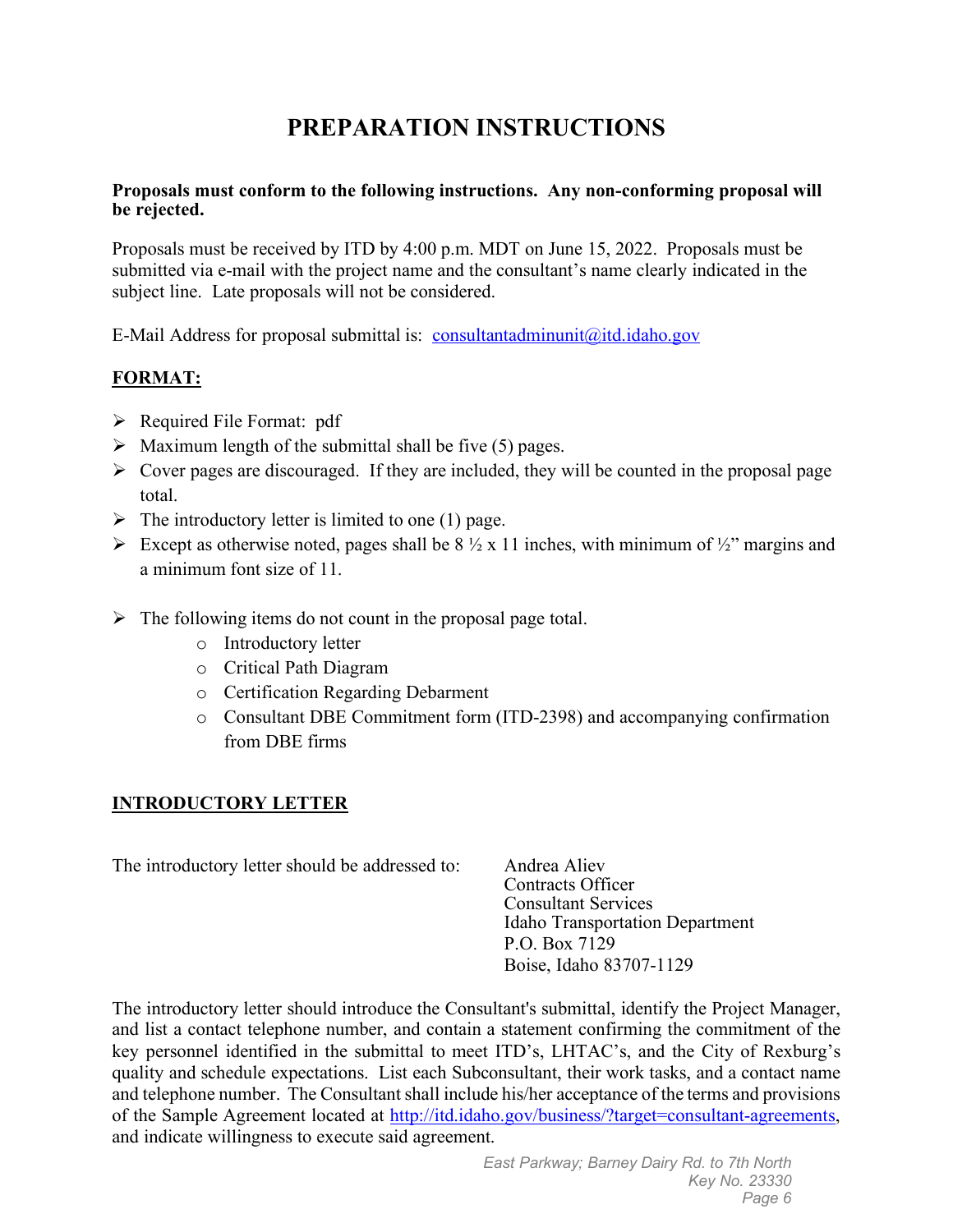#### **DBE PARTICIPATION REQUIREMENTS**

In an effort to achieve ITD's DBE Annual Participation Goal (APG) of 10% utilization, ITD requires responder to utilize certified subconsultants and suppliers listed on its DBE Directory located at: [https://itd.dbesystem.com/.](https://itd.dbesystem.com/) For this project, the Consultant must propose a minimum of 10% DBE utilization or demonstrate "Good Faith Effort" toward achieving that goal.

Use Consultant DBE Commitment form (ITD-2398) to show all DBE firms, their specific work task or services, and their utilization percentage. The ITD-2398 is located on the Consultant Services web page at [http://itd.idaho.gov/business/?target=consultant-agreements.](http://itd.idaho.gov/business/?target=consultant-agreements)

If the proposal does not show a minimum DBE utilization of 10% or it is determined that it does not show a good faith effort toward achieving that goal, the proposal will be considered nonresponsive and will not be accepted.

If the proposal is ranked number one, and the firm is awarded the project, the DBE commitment for the contract will be the total DBE percentage identified by the Consultant on the ITD-2398.

For more information regarding ITD's DBE Program, please contact ITD Office of Civil Rights at [civilrights@itd.idaho.gov](mailto:civilrights@itd.idaho.gov) or call ITD DBE Coordinator Ester Ceja at (208) 334-8567.

#### **PROPOSAL**

It is essential that the consultant provide an adequate staff of experienced personnel or subconsultants capable of and devoted to the successful accomplishment of work to be performed under this contract. The specific individuals or subconsultants listed in the proposal, including Project Manager, shall be assigned to the key positions and shall not be removed or replaced without the prior written approval of ITD, LHTAC, or the City of Rexburg. Replacement personnel submitted for approval must have at least equal qualifications, experience and expertise as those listed in the proposal.

The following criteria will be considered in the evaluation and selection, and apply only to the Consultant, except where specifically requested for the Consultant and each Subconsultant. Weights listed will be applied to the scoring for each criteria.

#### **CRITERIA 1: COMPANY EXPERIENCE AND QUALIFICATIONS Weight - 2** *(Complete for Consultant and each Subconsultant)*

- Describe how the company is organized to develop this type of project.
- Provide descriptions of no more than three (3) similar projects successfully developed by the Consultant, identifying the similarities to this project. Federal-aid projects successfully developed by the consultant should be included if available.
- List three (3) verifiable professional services references with a contact person and phone number.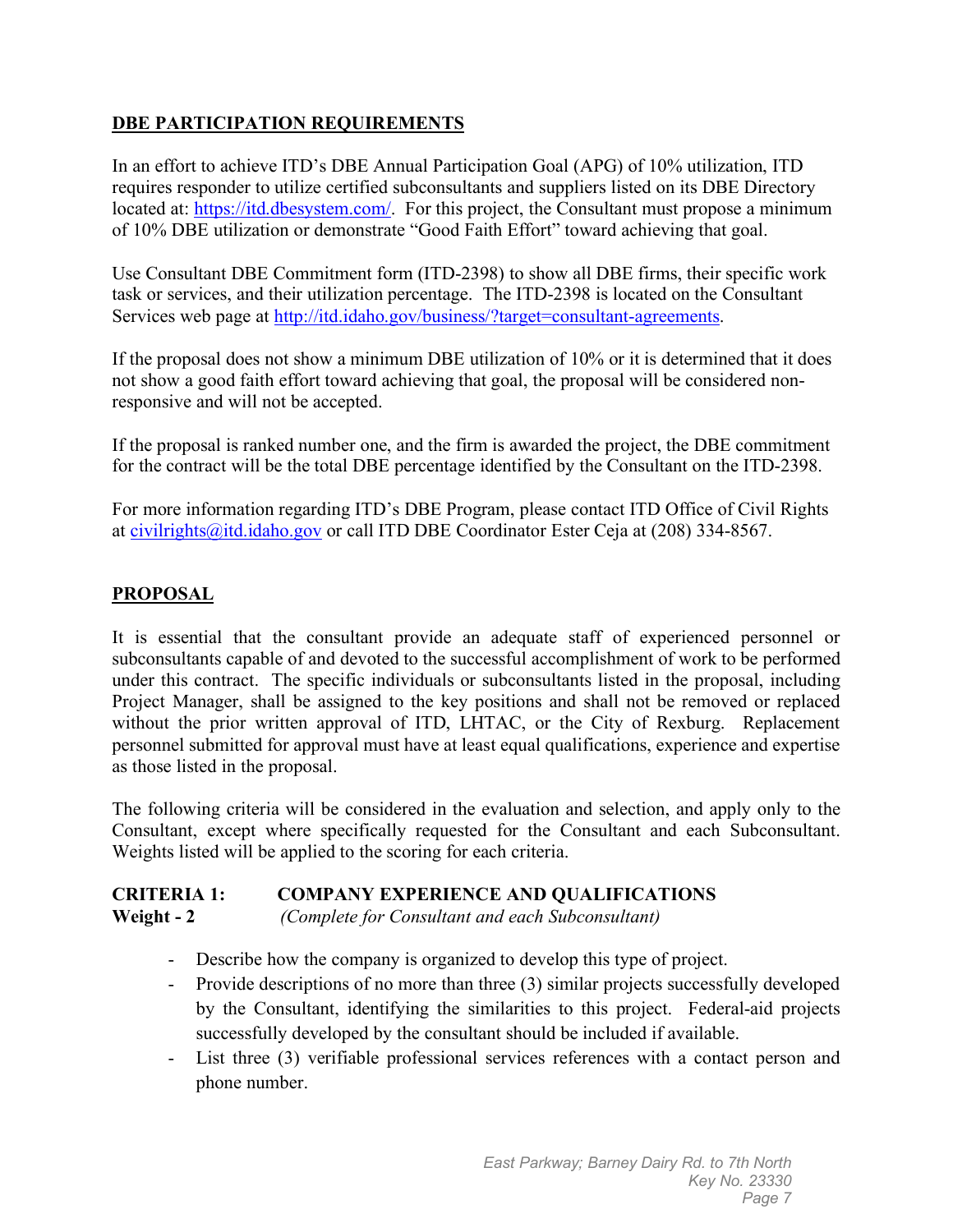#### **CRITERIA 2: PROJECT MANAGER Weight - 4**

- Identify the Project Manager who will be responsible for the quality and timeliness of the consultant's work, and for ensuring that adequate personnel and other resources are available for this project.
- Provide a brief summary of education, experience, and qualifications pertaining to the management of this project
- Provide descriptions of no more than three (3) similar projects successfully developed by the Project Manager, identifying the similarities to this project. Federal-aid projects successfully developed by the project manager should be included if available. Include dates and specific services provided.
- Provide Idaho professional registration (registration is required at the time of submittal).
- List three (3) verifiable professional services references with a contact person and phone number.
- List all projects that the Project Manager is currently managing and the percent of time spent by him/her on each of those projects. Include estimated completion date for each of those projects. Identify Availability.

#### **CRITERIA 3: KEY PERSONNEL & RESOURCES AVAILABLE Weight - 4** *(Complete for Consultant and each Subconsultant)*

- Identify the key personnel and describe each person's role and duties on this project.
- Provide a brief summary of experience and qualifications. Include experience and qualifications working on Federal-aid projects.
- Provide Idaho professional registration (if applicable) for each person identified.
- List all projects that the Key Personnel are currently assigned to and the percent of time spent by him/her on each of those projects. Include estimated completion date for each of those projects. Identify availability.
- Include an organization chart of the key personnel with their roles and office locations.

#### **CRITERIA 4: PROJECT UNDERSTANDING Weight - 2**

- Provide a written narrative demonstrating knowledge, methodology, policies and procedures to accomplish this federally funded highway project as outlined in the General Scope of Work.
- Identify the significant features and potential issues that may be encountered and possible steps to eliminate or minimize those issues.
- Include a Critical Path Diagram based on major tasks and project milestones. The sheet size for the Critical Path Diagram shall be 11" x 17".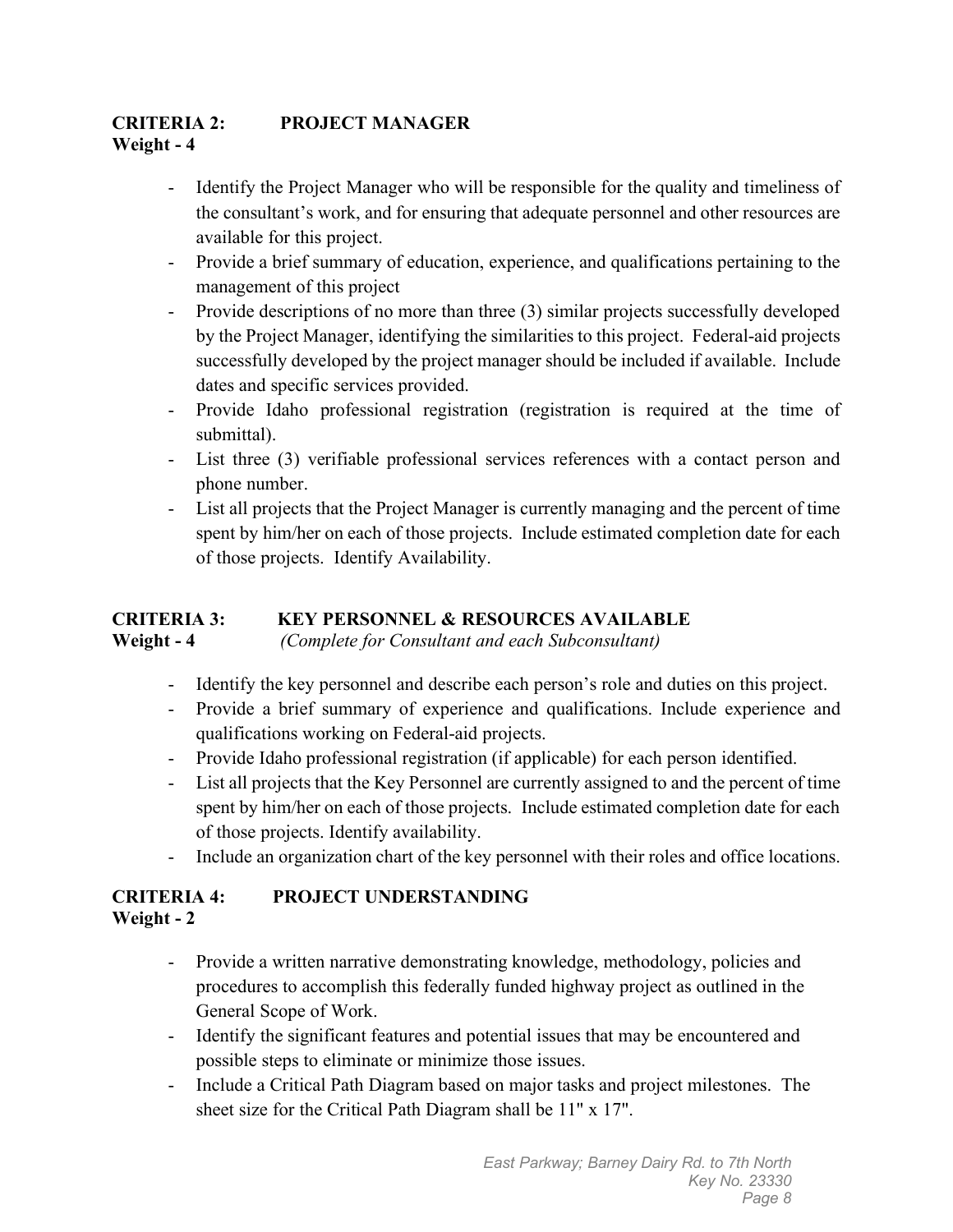#### **CRITERIA 5: QUALITY CONTROL Weight - 3** *(Complete for Consultant and each Subconsultant)*

Describe the Consultant's procedures for scope change control, schedule and cost control and quality control. This should also include a description of the Consultant's control measures regarding their Subconsultants' project related work.